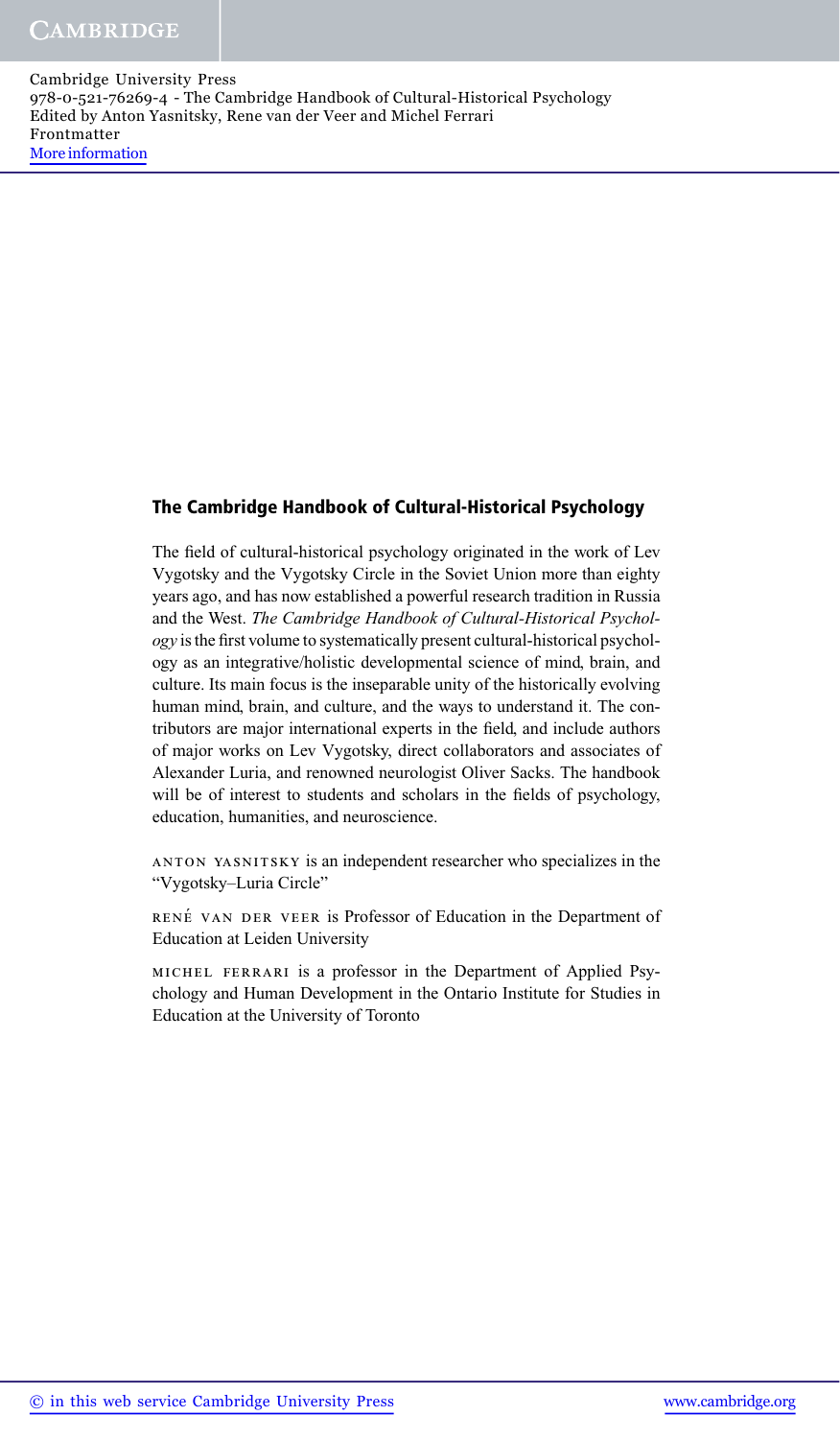Cambridge University Press 978-0-521-76269-4 - The Cambridge Handbook of Cultural-Historical Psychology Edited by Anton Yasnitsky, Rene van der Veer and Michel Ferrari Frontmatter More information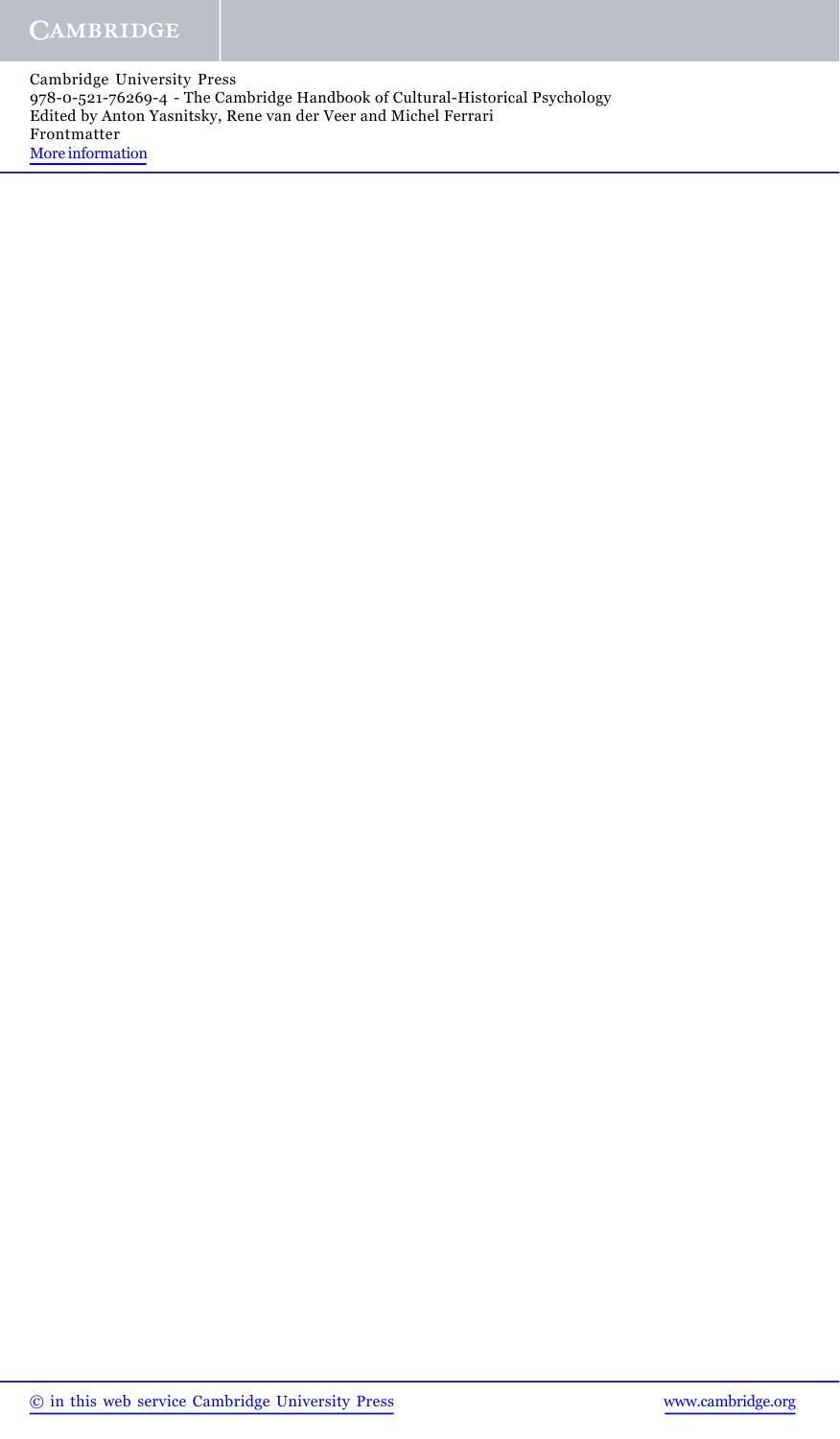Cambridge University Press 978-0-521-76269-4 - The Cambridge Handbook of Cultural-Historical Psychology Edited by Anton Yasnitsky, Rene van der Veer and Michel Ferrari Frontmatter More information

# **The Cambridge Handbook of Cultural-Historical Psychology**

Edited by Anton Yasnitsky René van der Veer Michel Ferrari

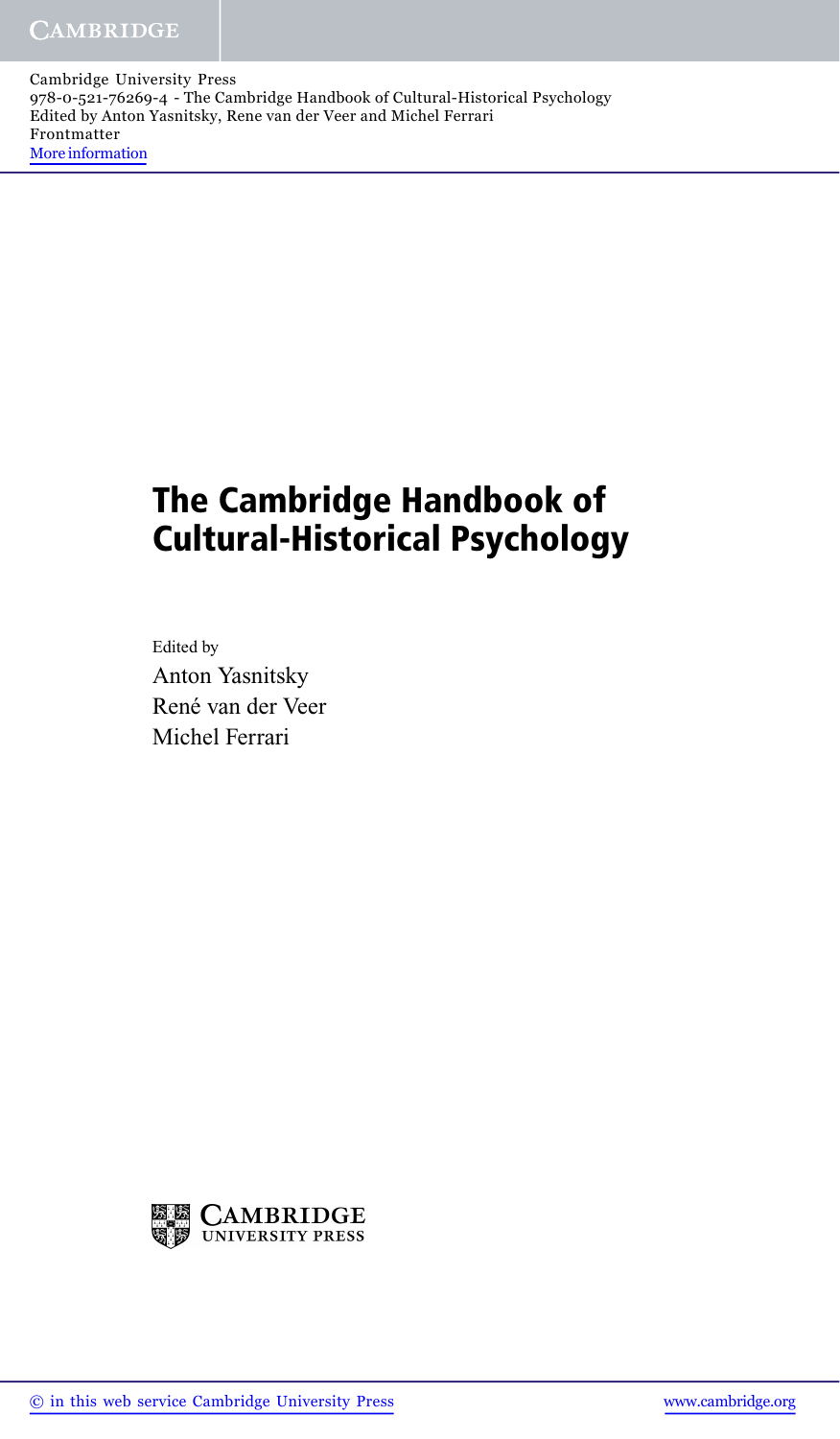

University Printing House, Cambridge CB2 8BS, United Kingdom

Cambridge University Press is part of the University of Cambridge.

It furthers the University's mission by disseminating knowledge in the pursuit of education, learning and research at the highest international levels of excellence.

www.cambridge.org Information on this title: www.cambridge.org/9780521762694

-<sup>C</sup> Cambridge University Press 2014

This publication is in copyright. Subject to statutory exception and to the provisions of relevant collective licensing agreements, no reproduction of any part may take place without the written permission of Cambridge University Press.

First published 2014

Printed in the United Kingdom by Clays, St Ives plc

*A catalogue record for this publication is available from the British Library*

ISBN 978-0-521-76269-4 Hardback

Cambridge University Press has no responsibility for the persistence or accuracy of URLs for external or third-party internet websites referred to in this publication, and does not guarantee that any content on such websites is, or will remain, accurate or appropriate.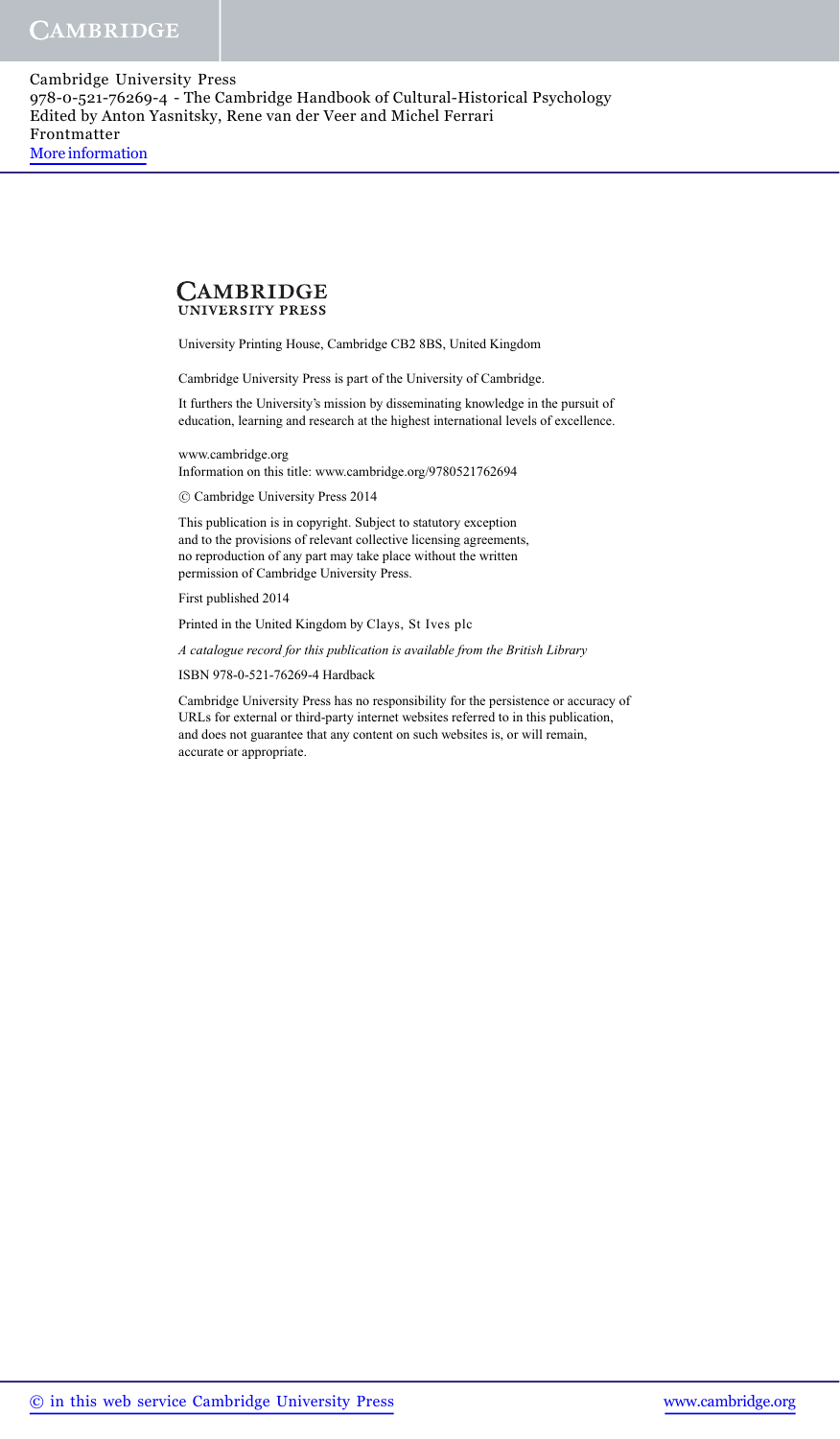### **Contents**

|                | List of figures                                                                                                                                           | <i>page</i> viii |
|----------------|-----------------------------------------------------------------------------------------------------------------------------------------------------------|------------------|
|                | List of tables                                                                                                                                            | X                |
|                | List of contributors                                                                                                                                      | xi               |
|                | Introduction: What is this book and what is it about?<br>ANTON YASNITSKY AND RENÉ VAN DER VEER                                                            | $\mathbf{1}$     |
|                | Part I. Theory                                                                                                                                            |                  |
| 1              | Introducing Vygotsky's cultural-historical psychology<br><b>RONALD MILLER</b>                                                                             | 9                |
| 2              | Vygotsky's idea of psychological tools<br><b>JANETTE FRIEDRICH</b>                                                                                        | 47               |
| 3              | The problem of consciousness in Vygotsky's<br>cultural-historical psychology<br>EKATERINA ZAVERSHNEVA                                                     | 63               |
|                | Part II. Method                                                                                                                                           |                  |
| 4              | Methodology of cultural-historical psychology<br><b>AARO TOOMELA</b>                                                                                      | 101              |
| 5              | Dynamic assessment in search of its identity<br><b>ALEX KOZULIN</b>                                                                                       | 126              |
| 6              | Encountering the border: Vygotsky's zona blizhaishego<br>razvitia and its implications for theories of development<br>JAAN VALSINER AND RENÉ VAN DER VEER | 148              |
|                | Part III. Child                                                                                                                                           |                  |
| $\overline{7}$ | Developmental education<br>GALINA ZUCKERMAN                                                                                                               | 177              |

v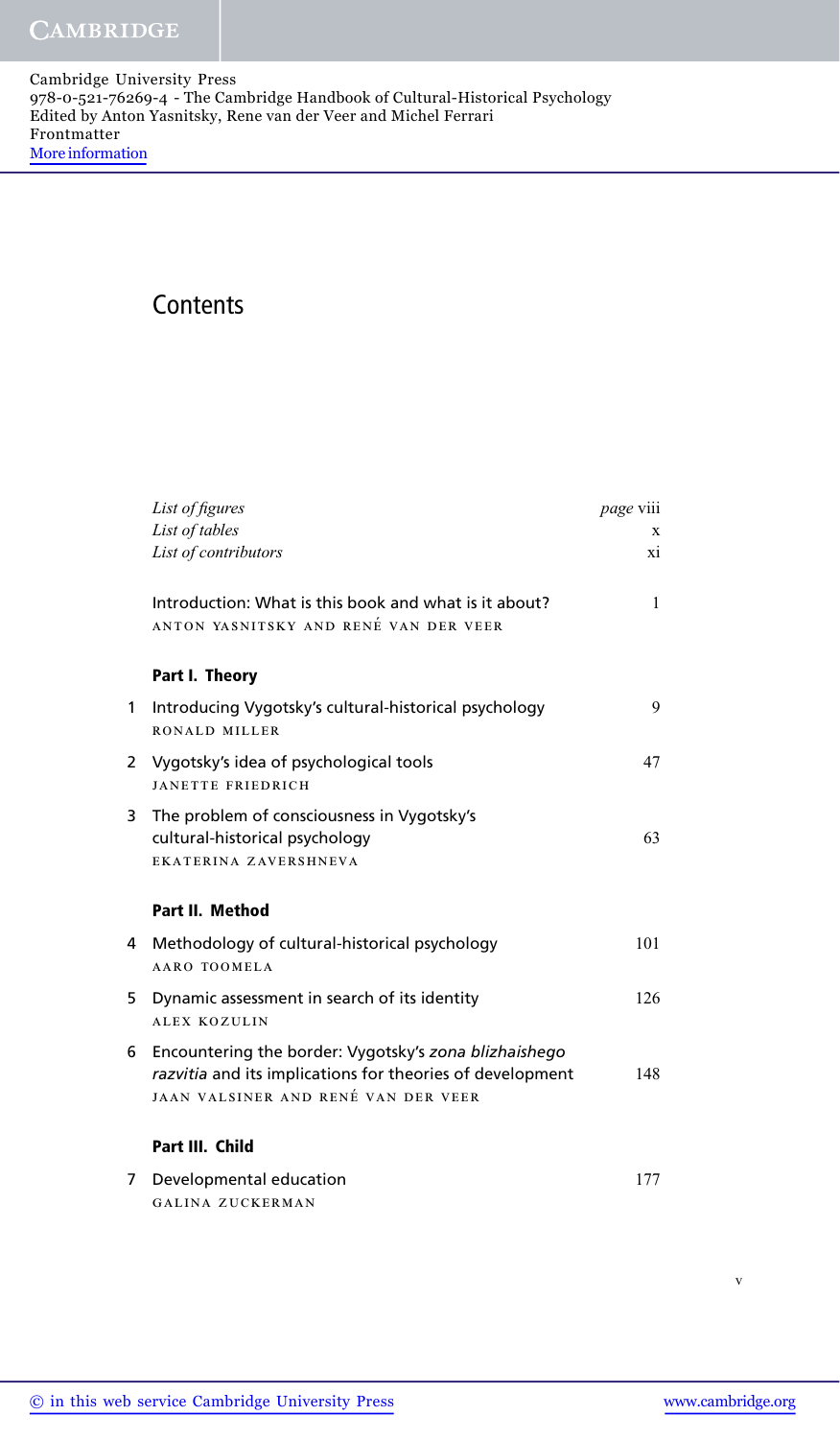| vi | Contents |                                                                                                                                                                    |     |
|----|----------|--------------------------------------------------------------------------------------------------------------------------------------------------------------------|-----|
|    | 8        | Tracing the untraceable: the nature-nurture controversy<br>in cultural-historical psychology<br>ELENA L. GRIGORENKO                                                | 203 |
|    | 9.       | The "magic of signs": developmental trajectory of<br>cultural mediation<br>IGOR M. ARIEVITCH AND ANNA STETSENKO                                                    | 217 |
|    |          | Part IV. Language and culture                                                                                                                                      |     |
|    |          | 10 Inner form as a notion migrating from West to East:<br>acknowledging the Humboldtian tradition in<br>cultural-historical psychology<br>MARIE-CÉCILE BERTAU      | 247 |
|    | 11       | A review of inner speech in cultural-historical tradition<br><b>ANKE WERANI</b>                                                                                    | 272 |
|    | 12       | Luria and Vygotsky: challenges to current developmental<br>research<br><b>EUGENE SUBBOTSKY</b>                                                                     | 295 |
|    |          | <b>Part V. Brain</b>                                                                                                                                               |     |
|    |          | 13 There can be no cultural-historical psychology without<br>neuropsychology. And vice versa<br><b>AARO TOOMELA</b>                                                | 315 |
|    |          | 14 Cultural-historical neuropsychological perspective on<br>learning disability<br>TATIANA AKHUTINA AND GARY SHERESHEVSKY                                          | 350 |
|    |          | 15 Cultural-historical theory and cultural neuropsychology<br>today<br>BELLA KOTIK-FRIEDGUT AND ALFREDO ARDILA                                                     | 378 |
|    |          | Part VI. Beyond psychology: cultural-historical<br>psychology and other disciplines                                                                                |     |
|    |          | 16 Cultural-historical psychotherapy<br>ALEXANDER VENGER AND ELENA MOROZOVA                                                                                        | 403 |
|    | 17       | From expressive movement to the "basic problem": the<br>Vygotsky-Luria-Eisensteinian theory of art<br>OKSANA BULGAKOWA                                             | 423 |
|    | 18       | The need for a dialogical science: considering the legacy<br>of Russian-Soviet thinking for contemporary approaches<br>in dialogic research<br>MARIE-CÉCILE BERTAU | 449 |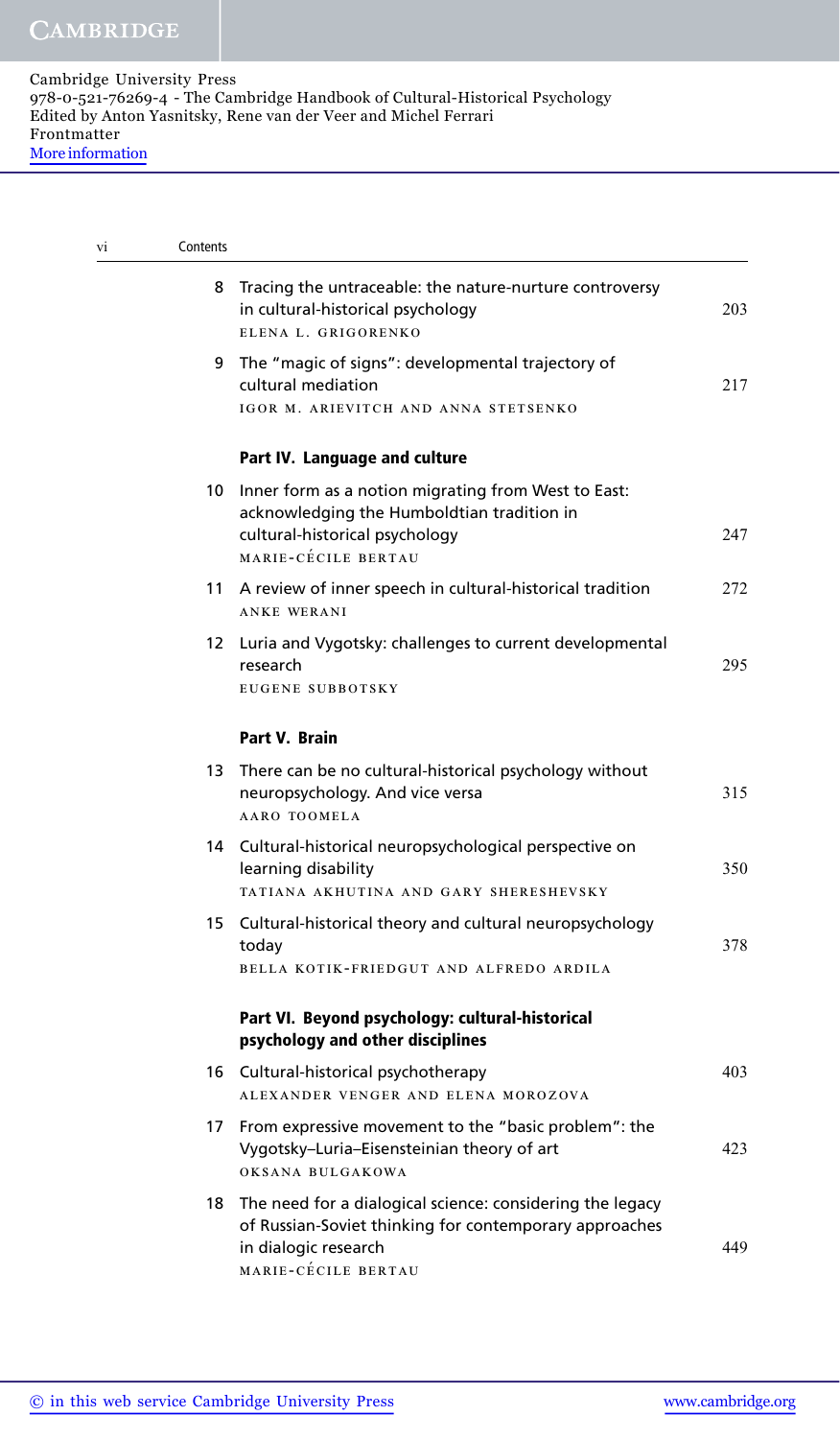|    |                                                                                        | Contents | VII |
|----|----------------------------------------------------------------------------------------|----------|-----|
| 19 | Cognition and its master: new challenges for cognitive<br>science<br>MARIA V. FALIKMAN | 474      |     |
|    | 20 Cultural-historical theory and semiotics<br>VYACHESLAV V. IVANOV                    | 488      |     |
|    | 21 Luria and "Romantic Science"<br>OLIVER SACKS                                        | 517      |     |
|    | Index                                                                                  | 529      |     |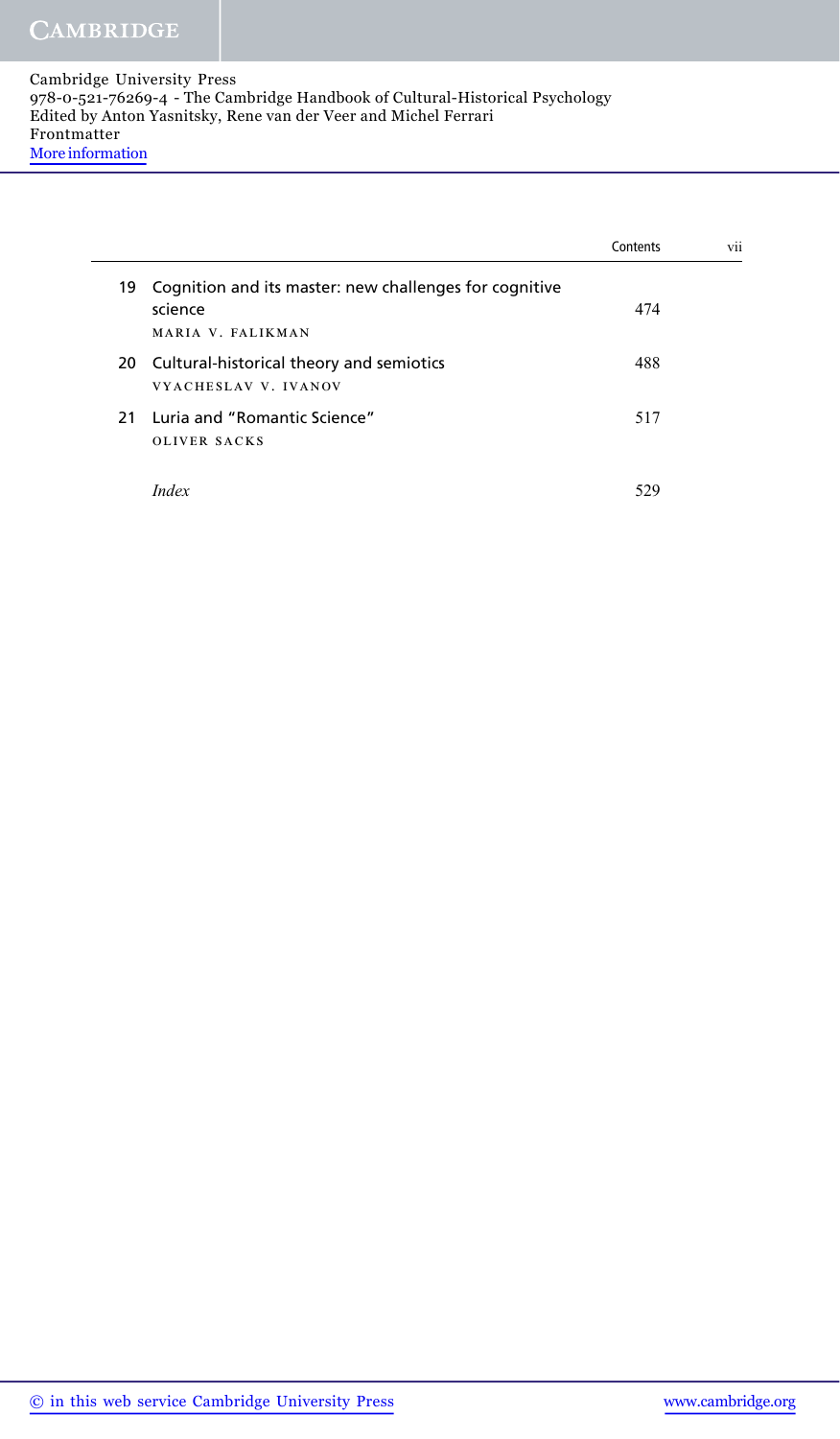# Figures

| 6.1 A hierarchical relationship between levels of organization (after  |          |
|------------------------------------------------------------------------|----------|
| Gilbert Gottlieb's model of probabilistic epigenesis)                  | page 150 |
| 6.2 The "broom of time" (after Anisov, 2002)                           | 151      |
| 6.3 The locus of development and education                             | 152      |
| 6.4 The location of the ZPD notion in the context of human             |          |
| development                                                            | 153      |
| 6.5 Construction of ZBR on the basis of not-yet-established            |          |
| functions $(D, E, F)$ that can be established in interaction (ZPD)     | 159      |
| 6.6 A dynamic hierarchical field model of ZBR (extending Zaretskii)    | 163      |
| 6.7 Trajectory Equifinality Model (TEM)                                | 166      |
| 7.1 Two measures for first-graders to build various quantities         | 188      |
| 7.2 Five ways of building quantity "M"                                 | 191      |
| 7.3 Actual development of the first-grader immersed in a specific      |          |
| educational system                                                     | 196      |
| 7.4 Actual development of the student in a specific pedagogical        |          |
| environment at the beginning and end of elementary school              | 197      |
| 7.5 Different systems of education provide different affordances for   |          |
| human development                                                      | 198      |
| 13.1 Luria's parallelogram task for assessing analysis of figures with |          |
| mental rotation (adapted from Luria, 1969, p. 371)                     | 319      |
| 13.2 Version of the parallelogram task used in the Luria-Nebraska      |          |
| Neuropsychological Battery (adapted from Golden, Purisch, and          |          |
| Hammeke, 1985)                                                         | 320      |
| 14.1 Writing difficulties caused by the weakness of auditory           |          |
| information processing functions                                       | 362      |
| 14.2 Writing errors caused by the weak holistic (right-hemisphere)     |          |
| strategy of visual spatial information processing                      | 362      |
| 14.3 Writing problems of first-grade pupil caused by the weak holistic |          |
| (right-hemisphere) strategy of visual spatial information              |          |
| processing                                                             | 363      |
| 16.1 Development of psychological syndrome                             | 411      |
| 16.2 Development of social disorientation                              | 412      |
| 17.1 Child drawing (published by Vygotsky and Luria in Etiudy po       |          |
| istorii povedeniia, 1930, p. 143)                                      | 443      |

viii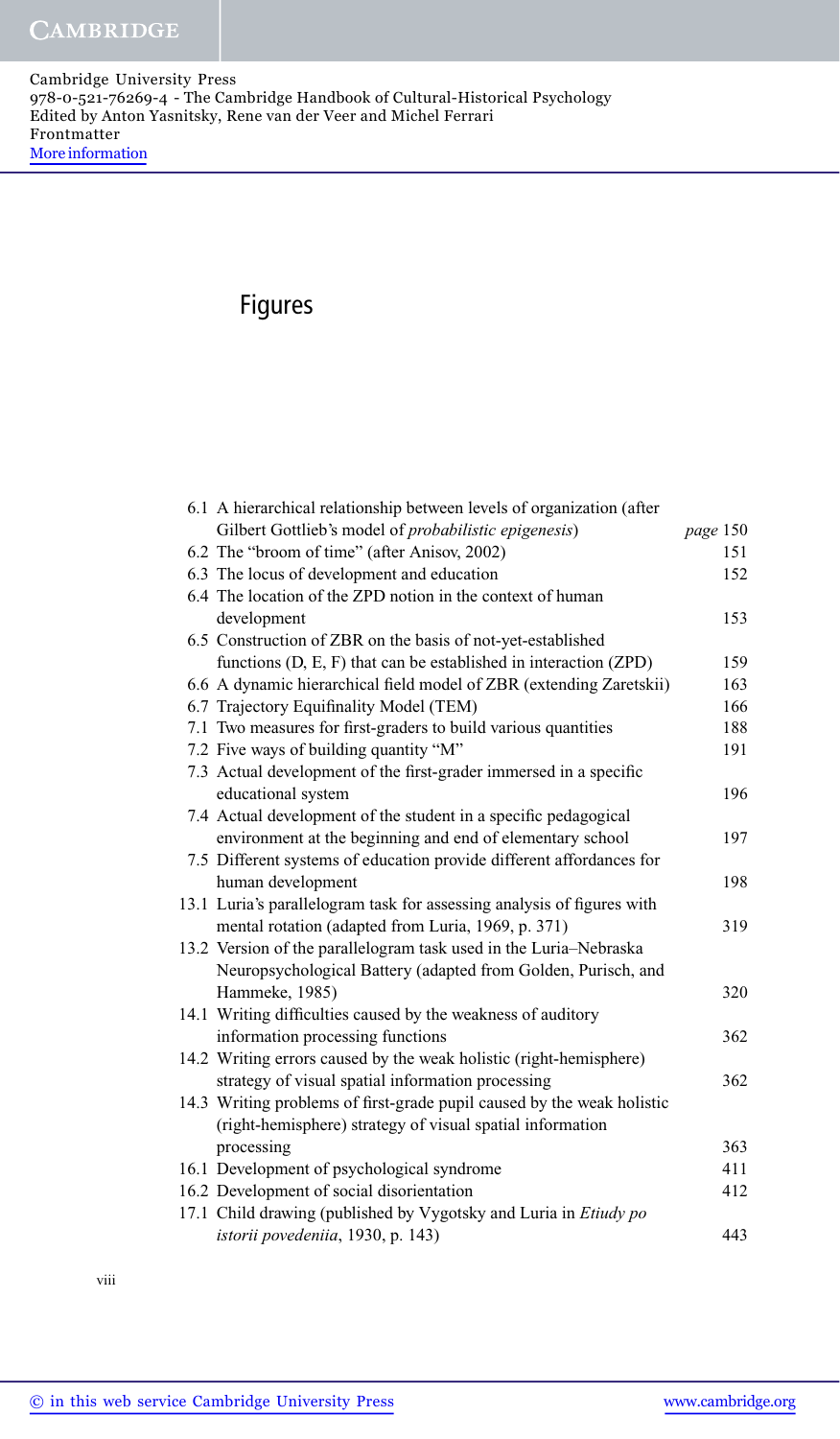|                                                                                                                                      | List of figures | 1X |
|--------------------------------------------------------------------------------------------------------------------------------------|-----------------|----|
| 17.2 Redrawing of Sharaku's (active 1794–1795) woodblock print that<br>Eisenstein published in his essay Za kadrom (Beyond the shot) |                 |    |
| (1929)                                                                                                                               | 444             |    |
| 18.1 Vygotsky's understanding of inner speech: conceptual<br>relationships and background influences                                 | 458             |    |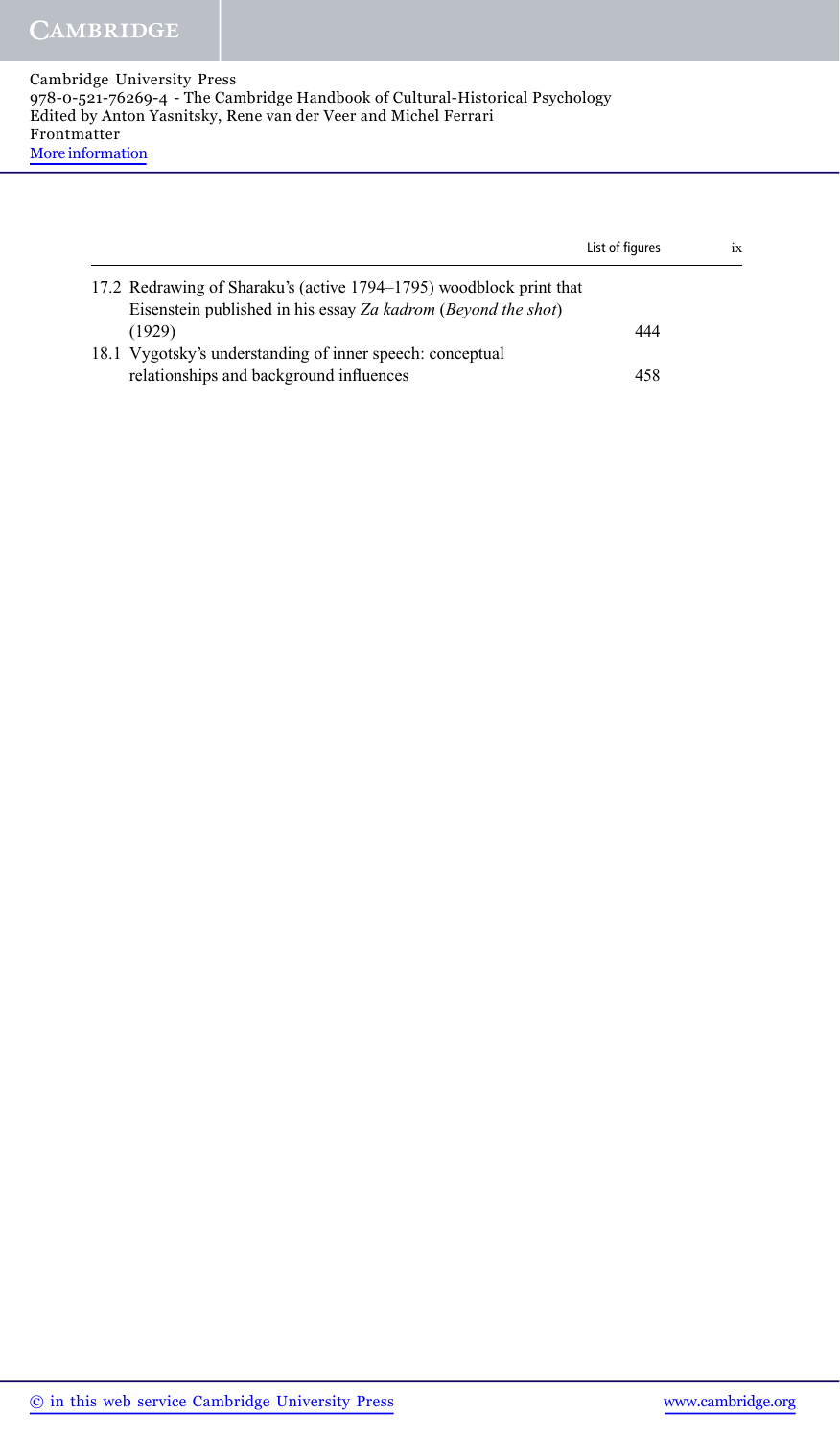# Tables

| 3.1 English equivalents of the Russian words "soznanie"        |         |
|----------------------------------------------------------------|---------|
| (consciousness) and "smysl" (sense, meaning), and their        |         |
| derivatives                                                    | page 76 |
| 11.1 Overview of the genesis, structure, and function of inner |         |
| speech according to Soviet psychology                          | 282     |

x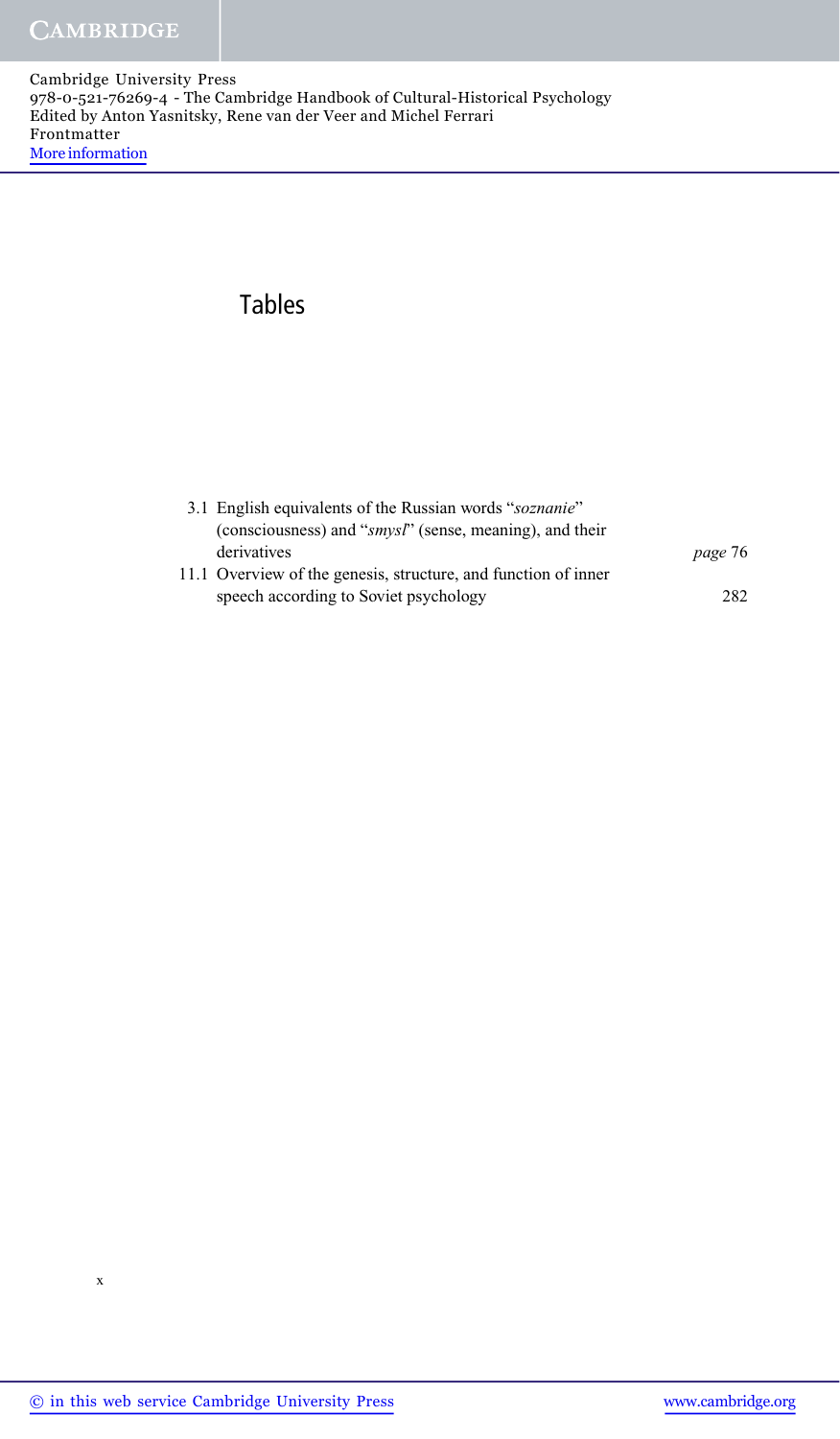### **Contributors**

tatiana akhutina, Moscow State University

alfredo ardila, Florida International University

igor m. arievitch, City University of New York

MARIE-CÉCILE BERTAU, University of Munich, Germany

oksana bulgakowa, Filmwissenschaft und Mediendramaturgie der Johannes Gutenberg-Universität Mainz

maria v. falikman, Moscow State University and Higher School of Economics, Moscow

JANETTE FRIEDRICH, Université de Genève

elena l. grigorenko, Yale University and Moscow State University for Psychology and Education

vyacheslav v. ivanov, Russian State University for the Humanities in Moscow and the University of California, Los Angeles

bella kotik-friedgut, David Yellin College of Education, Jerusalem

alex kozulin, Achva College and Feuerstein International Institute for the Enhancement of Learning Potential, Jerusalem

ronald miller, University of KwaZulu-Natal, South Africa

elena morozova, Russian Medical Academy of Postgraduate Education, Moscow

oliver sacks, New York University School of Medicine

gary shereshevsky, Staten Island University Hospital, Department of Rehabilitation Medicine, New York

anna stetsenko, City University of New York

eugene subbotsky, Lancaster University

aaro toomela, Tallinn University, Estonia

jaan valsiner, Clark University